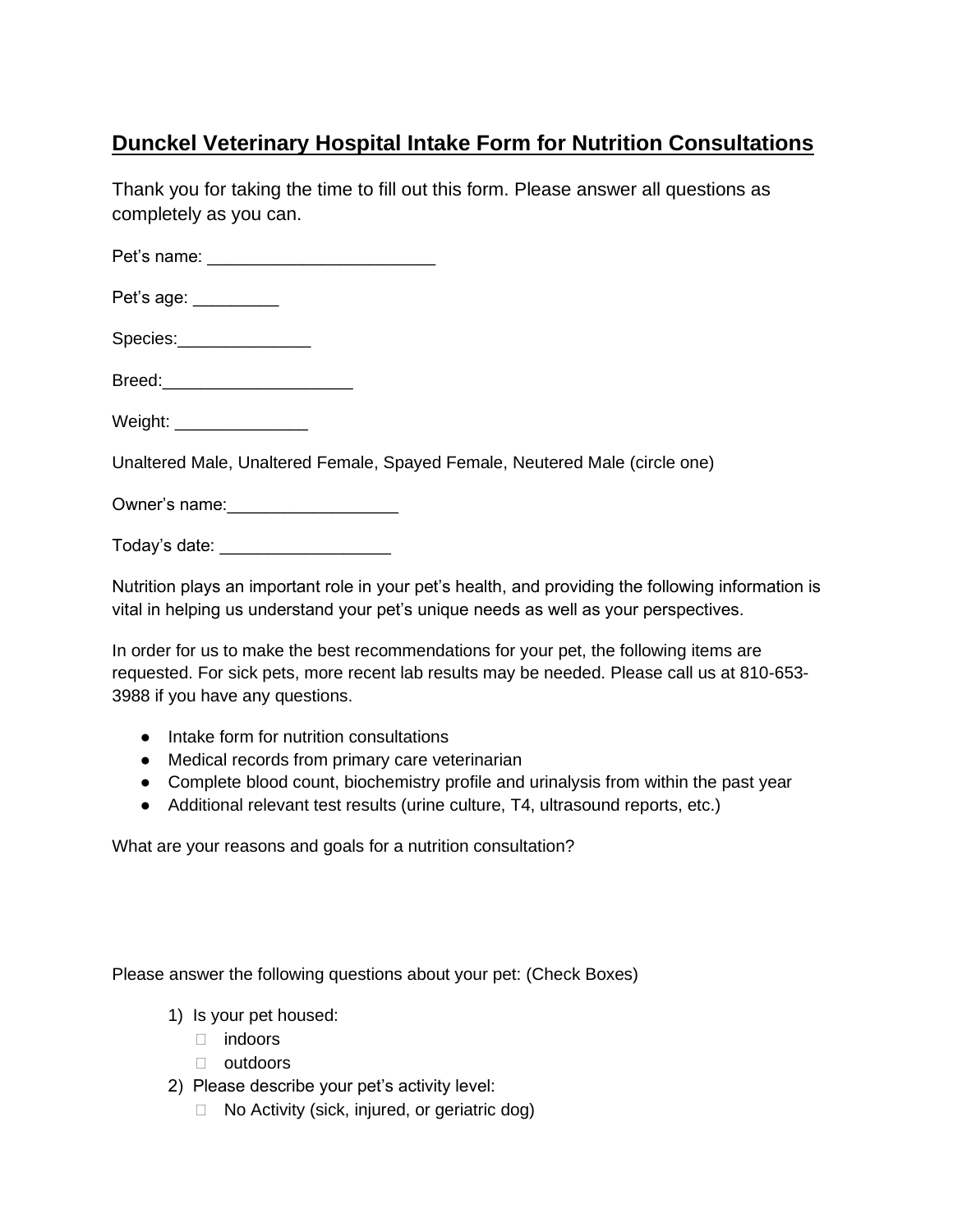- $\Box$  low (indoor only)
- $\Box$  Some activity (leashed walks for less than 1 hour)
- $\Box$  moderate (outdoor time and activity more than 1 hour per day)
- □ Active (regular daily exercise and fun, action packed weekends)
- $\Box$  Highly Active (runs, hikes, swims, plays hard daily)
- 3) How many other pets are in the household?
	- □ Dogs: \_\_\_\_\_
	- □ cats:\_\_\_\_\_\_
- 4) Do any pets have access to other pets' food?
	- Yes
	- $\Box$  no
- 5) How many other people live in your household:<br>
- 6) Who feeds your pet?
- 7) How many times per day do you feed your pet?
	- □ Once
	- **Twice**
	- □ 3 times
	- $\Box$  More than 3 times
	- $\Box$  Food is out all the time
- 8) Does your pet finish all food that is offered?
	- Yes
	- No
- 9) Does your pet have any of the following?
	- $\Box$  Difficulty chewing
	- Difficulty swallowing
	- □ Involuntary weight loss
	- Nausea
	- Vomiting
	- Diarrhea
	- □ Allergies (include food)
	- $\Box$  My pet does not have any of the above

If you checked any boxes above, please explain.

10) Have you observed any changes in:

- **Urination**
- Defecation
- Appetite
- □ Activity level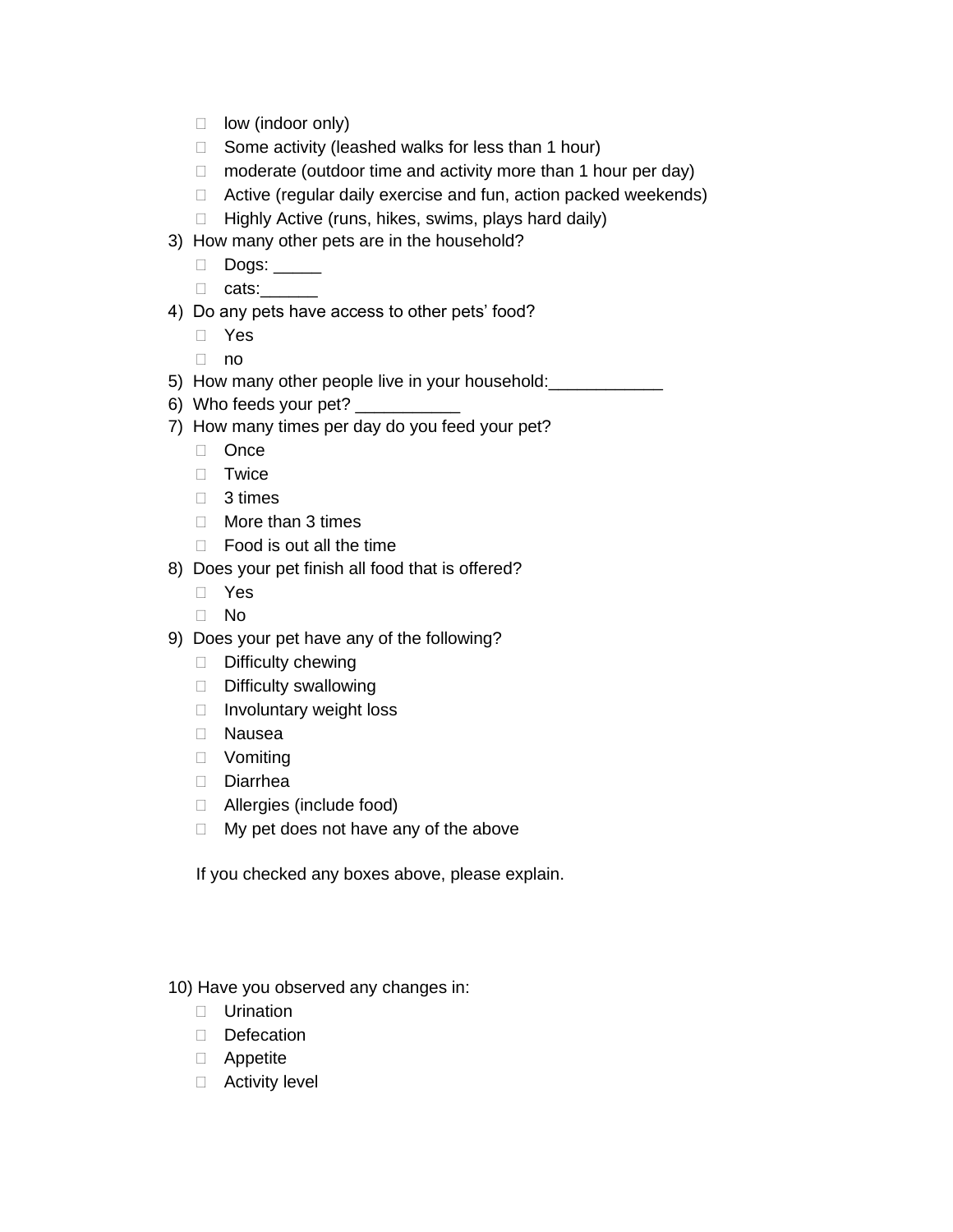If you checked any boxes above, please explain.

 11) As you pet, hold and cuddle your dog, and observe your dog's behavior, which of the following best describe your dog? Please check all that apply.

- $\Box$  Skin is hot to the touch
- $\Box$  Dog pants often
- $\Box$  Has excessively dry skin
- $\Box$  Tends to lay in sun
- $\Box$  Tends to lay in shade
- □ Slow, lazy, or "down" demeanor

12) Current diets: Please list the product names, flavors and amounts of all foods, treats, chews, and anything else your pet is currently eating. Include enough detail so that we could go to the store and purchase the exact same food. Include "people foods" given as treats or as part of a homemade diet.

| <b>Food Brand</b>                                    | Type (dry, can,<br>raw, freeze<br>dried, treats) | <b>Amount</b><br>per meal<br>per | Fed how<br>often? | What do<br>you use to<br>measure? | <b>Fed Since?</b> |
|------------------------------------------------------|--------------------------------------------------|----------------------------------|-------------------|-----------------------------------|-------------------|
| Ex: Purina Dog<br><b>Chow</b>                        | dry                                              | 1.5 cups                         | 2x/day            | Coffee cup                        | <b>May 2015</b>   |
| Ex: Boneless,<br>skinless chicken<br>breast blended  |                                                  | 3 ounces                         | 3x/week           | measuring<br>cup                  | <b>July 2014</b>  |
| <b>Ex: Greenies</b><br>Dental treats,<br>tuna flavor | treat                                            | $\overline{2}$                   | $3$ /day          |                                   | August 2017       |
|                                                      |                                                  |                                  |                   |                                   |                   |
|                                                      |                                                  |                                  |                   |                                   |                   |
|                                                      |                                                  |                                  |                   |                                   |                   |
|                                                      |                                                  |                                  |                   |                                   |                   |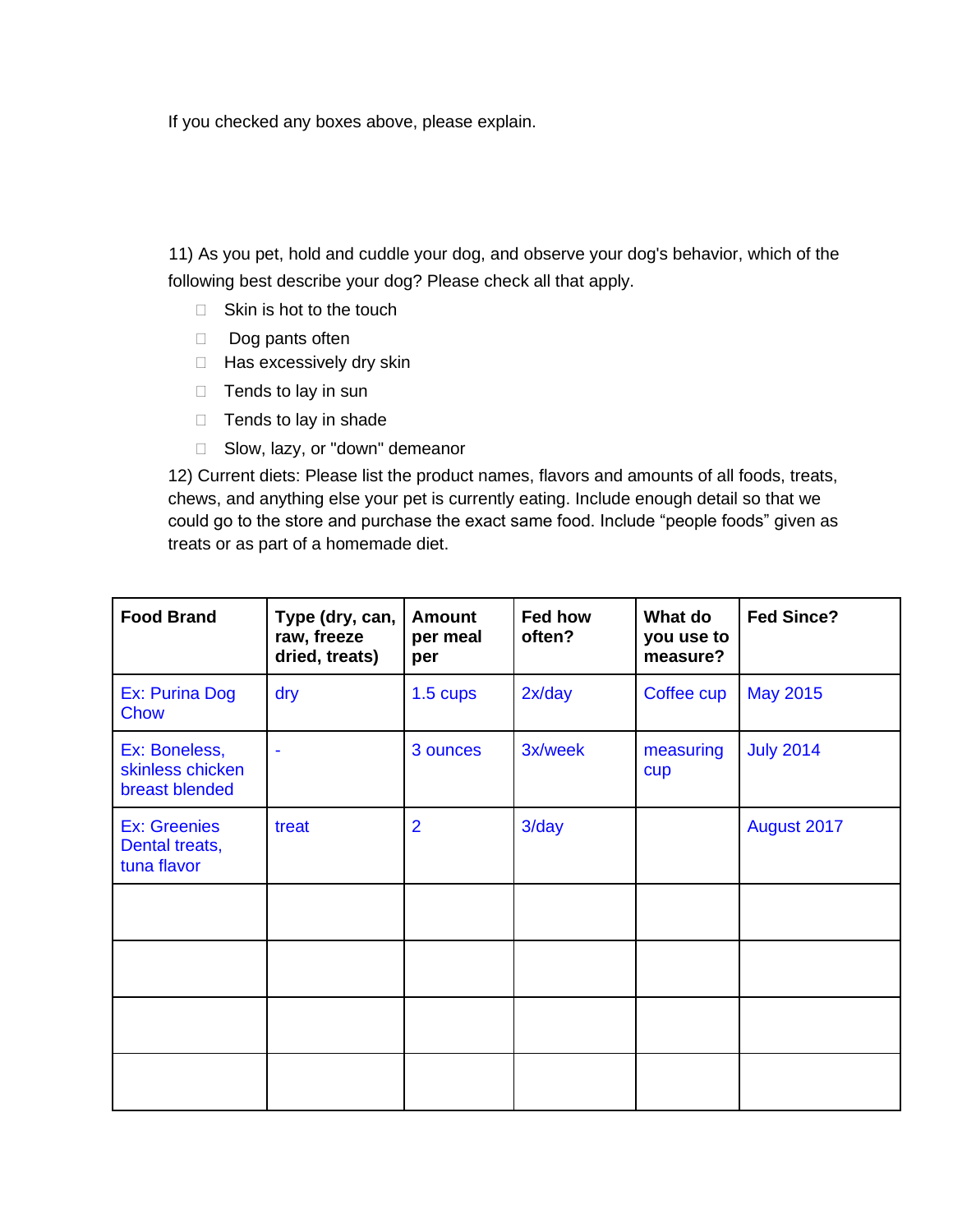13) **Supplements**: If your pet is taking any supplements, please list all products, including vitamins, joint supplements, fatty acids, herbal products, etc. Include brands, amounts, and frequency given.

14) **Medications**: If your pet is taking any medications, please list all drugs, dosages, and frequency given.

15) **Food with medications**: If you use food to give medications to your pet (for example, Pill Pockets, cheese, peanut butter, etc.), please list all foods, amounts, and frequency given.

16) **Recent diet changes:** If your pet's diet has changed in the past 4 weeks, what changes were made and why?

17) **Past diets:** Please list all other diets you are not feeding now but have fed to your pet in the past. Include when and why you stopped feeding each product.

18) Are you requesting a home-cooked diet recipe for your pet?

- Yes
- No

19) You can tell a lot about your dog by checking their tongue. Use the guide to help you choose which best describes your dog.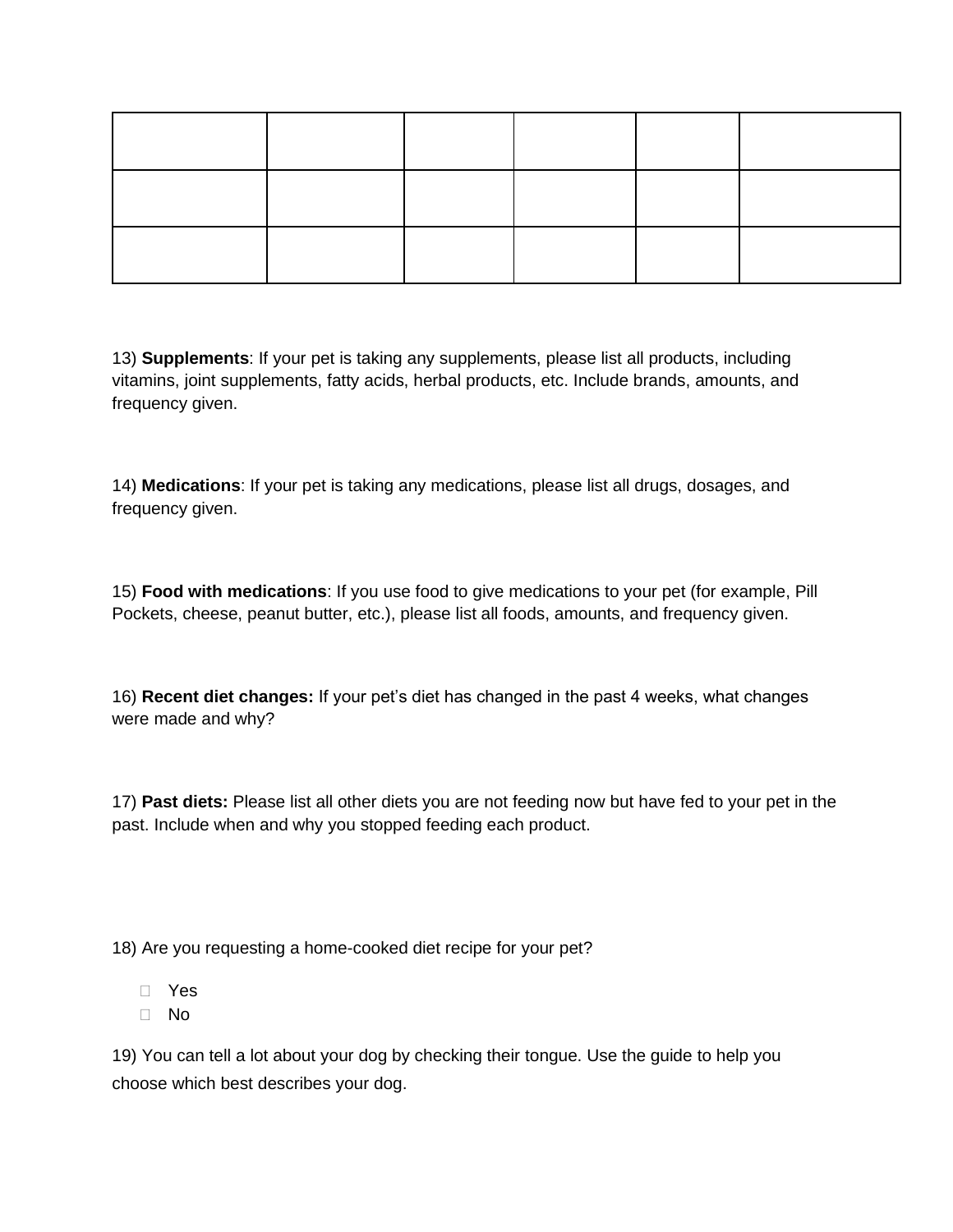

Circle the number that most closely matches your pet' s shape/weight.